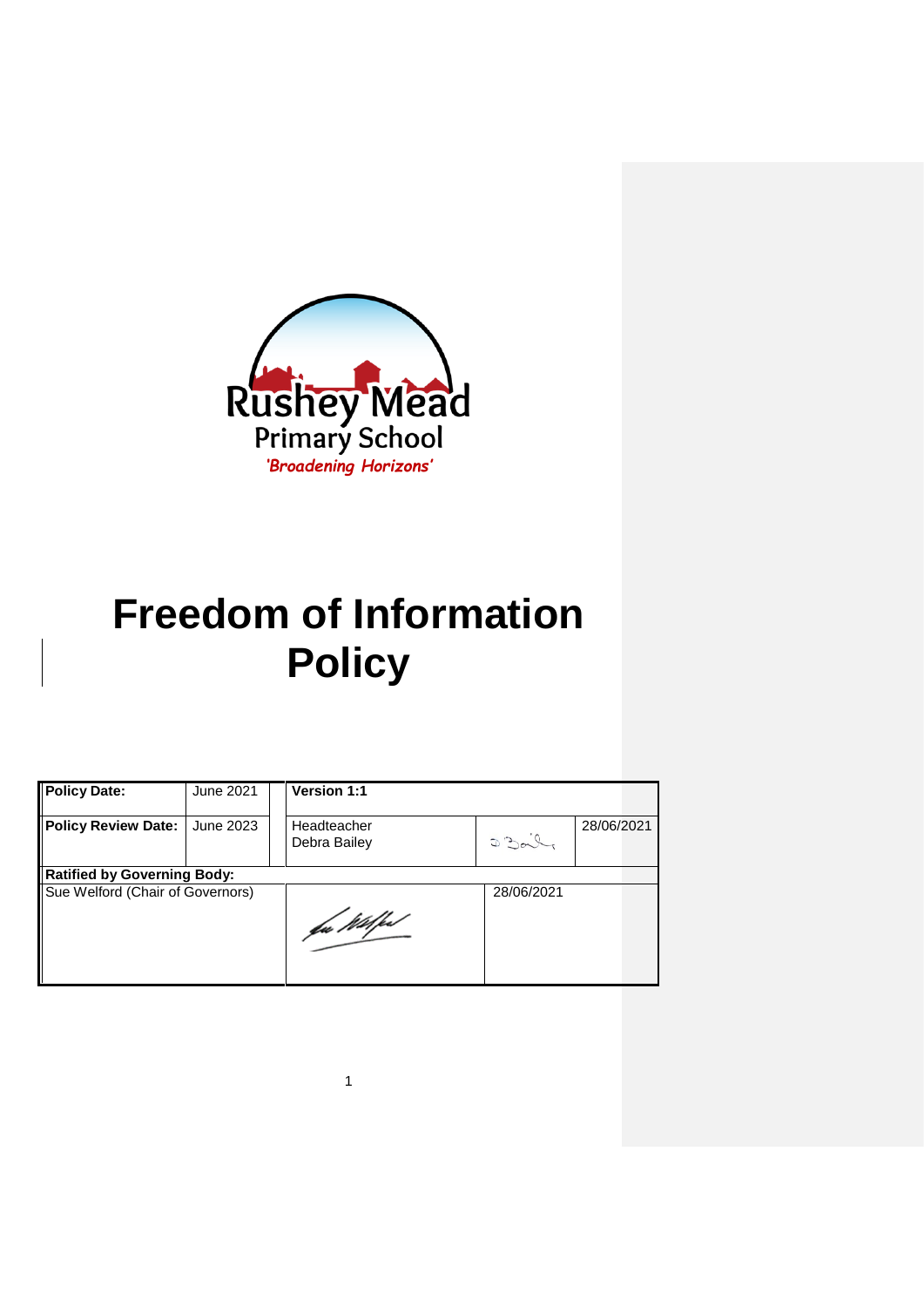**Leicester City Council**

**Freedom of Information Policy for Schools**

**\_\_\_\_\_\_\_\_\_\_\_\_\_\_\_\_\_\_\_\_\_\_\_\_\_\_\_\_\_\_\_\_\_\_\_\_\_\_\_\_\_**



Schools Freedom of Information Policy 2016 v1.0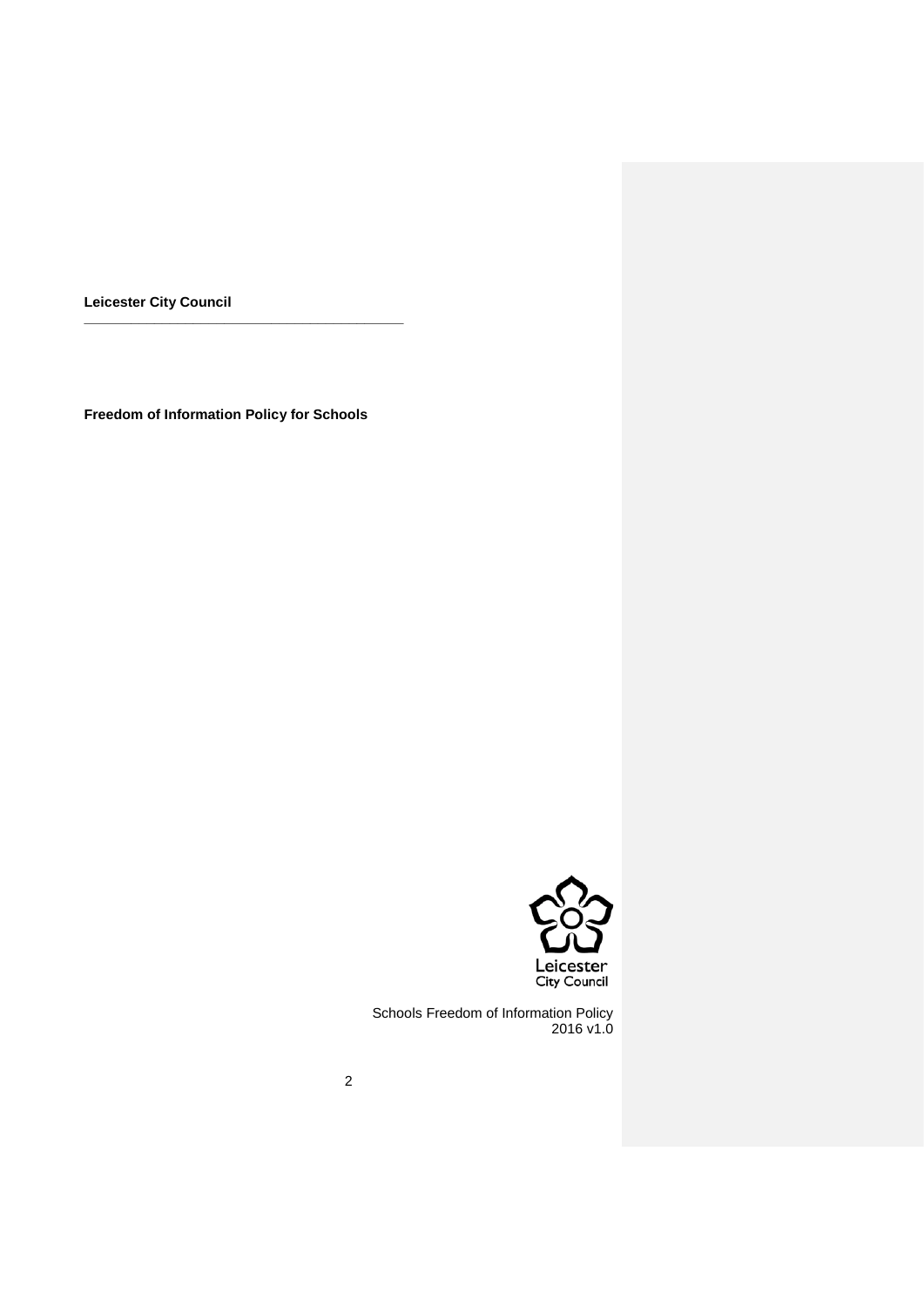#### **Document:** Template Freedom of Information Policy for Schools

**Status** *Policy adapted from LA Version for Rushey Mead Primary SchoolDraft*

- **Responsibility:** It is the responsibility of the Governors to ensure procedures are in place to ensure that the school handles information requests which it receives.
- 
- **Contents:** 1. Introduction
	- 2. Definition of terms
	- 3. Background
	- 4. Timescales
	- 5. Delegated Responsibilities
	- 6. Scope
	- 7. Requesting information
	- 8. Adopting and maintaining a Publication Scheme
	- 9. Withholding information
	- 10.Releasing a third party's information
	- 11.Information held within contracts with the School
	- 12.Publishing datasets for re-use
	- 13.Complaints procedure
	- 14.Illegal Actions
	- 15.Further Information
	- 16.Review of the policy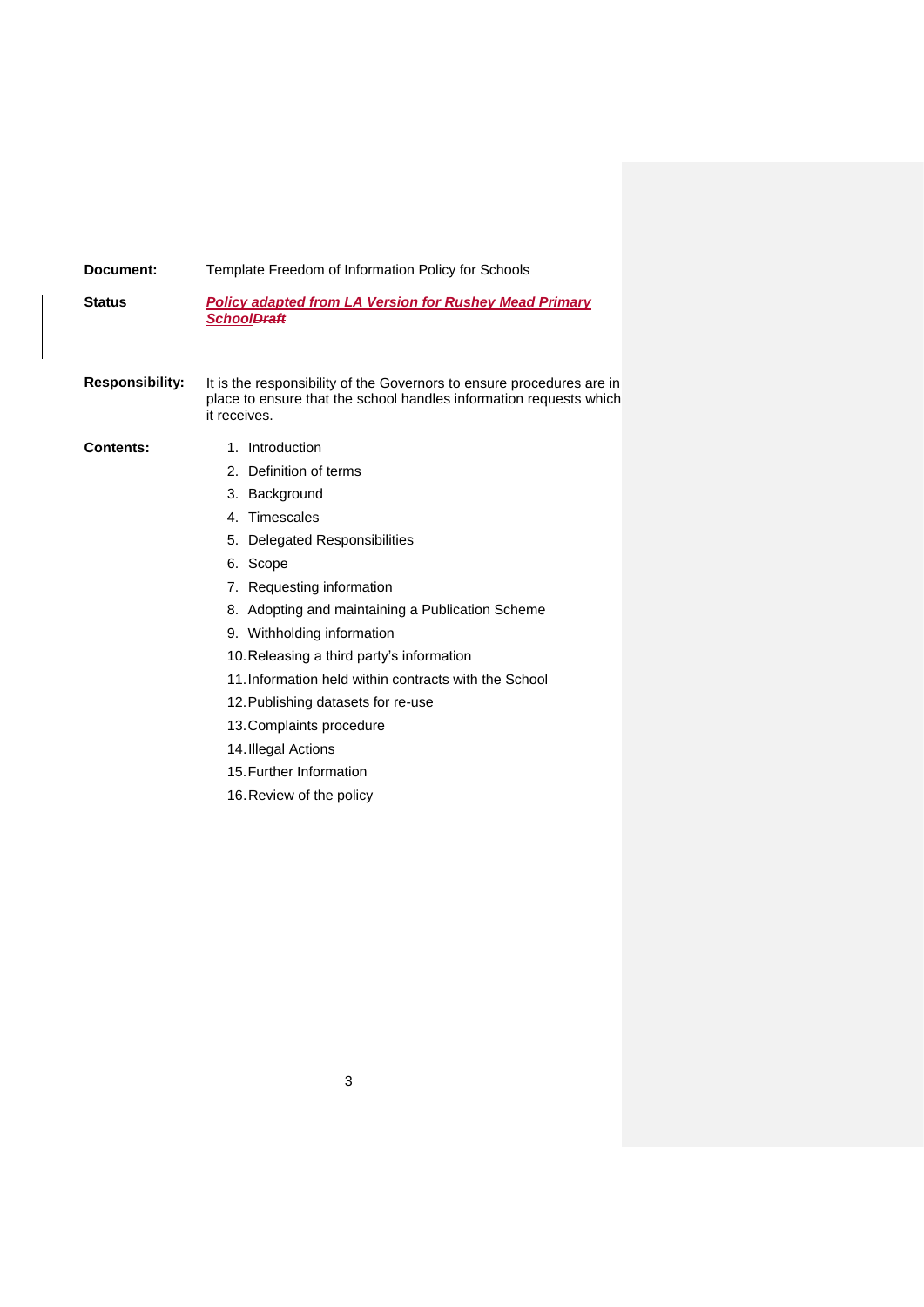#### **1. Introduction – Statement of Intent**

Rushey Mead Primary XXX-School-[the School] is committed to transparency in its dealings with the public and fully embraces the aims of the Freedom of Information Act 2000 and the access provisions of the Data Protection Act 1998. The School will make every effort to meet its obligations under the respective legislation and will regularly review procedures to ensure that it is doing so.

The underlying principle of this policy is that the public have a right to access to recorded information held by the School and that the School should seek to promote an open regime regarding access to information, subject to the exemptions contained within the relevant legislation.

#### **2. Definition of Terms**

 $\overline{\phantom{a}}$ 

FoIA - The Freedom of Information Act 2000 DPA - the Data Protection Act 1998 EIR - the Environmental Information Regulations 2004 ICO - The Information Commissioner's Office

#### **3. Background**

The FoIA applies to all public authorities and came fully into force on 1<sup>st</sup> January 2005. It provides the public with a statutory right of access to recorded information held by authorities, subject to certain exemptions, within twenty working days. The Act is fully retrospective and applies to all information that falls within the scope of the Act, not just information created from 1<sup>st</sup> January 2005. Section 19 of the Act also obliges the School to make information pro-actively available in the form of an approved "publication scheme".

The EIR provides a statutory right of access to "environmental information", as defined in these regulations. The EIR came into force on 1st January 2005 and replaces the existing 1992 Regulations. The EIR are also fully retrospective.

The Government's Information Commissioner enforces these three information regimes.

#### **4. Timescales**

Freedom of Information requests should be dealt with within 20 working days, excluding school holidays.

#### **5. Delegated responsibilities**

Overall responsibility for ensuring that the School meets the statutory requirements of the FoIA, EIR and DPA lies with the Governors and the Chair of Governors has overall responsibility for information management issues. They have delegated the day-to-day responsibility of implementation to the Head teacher.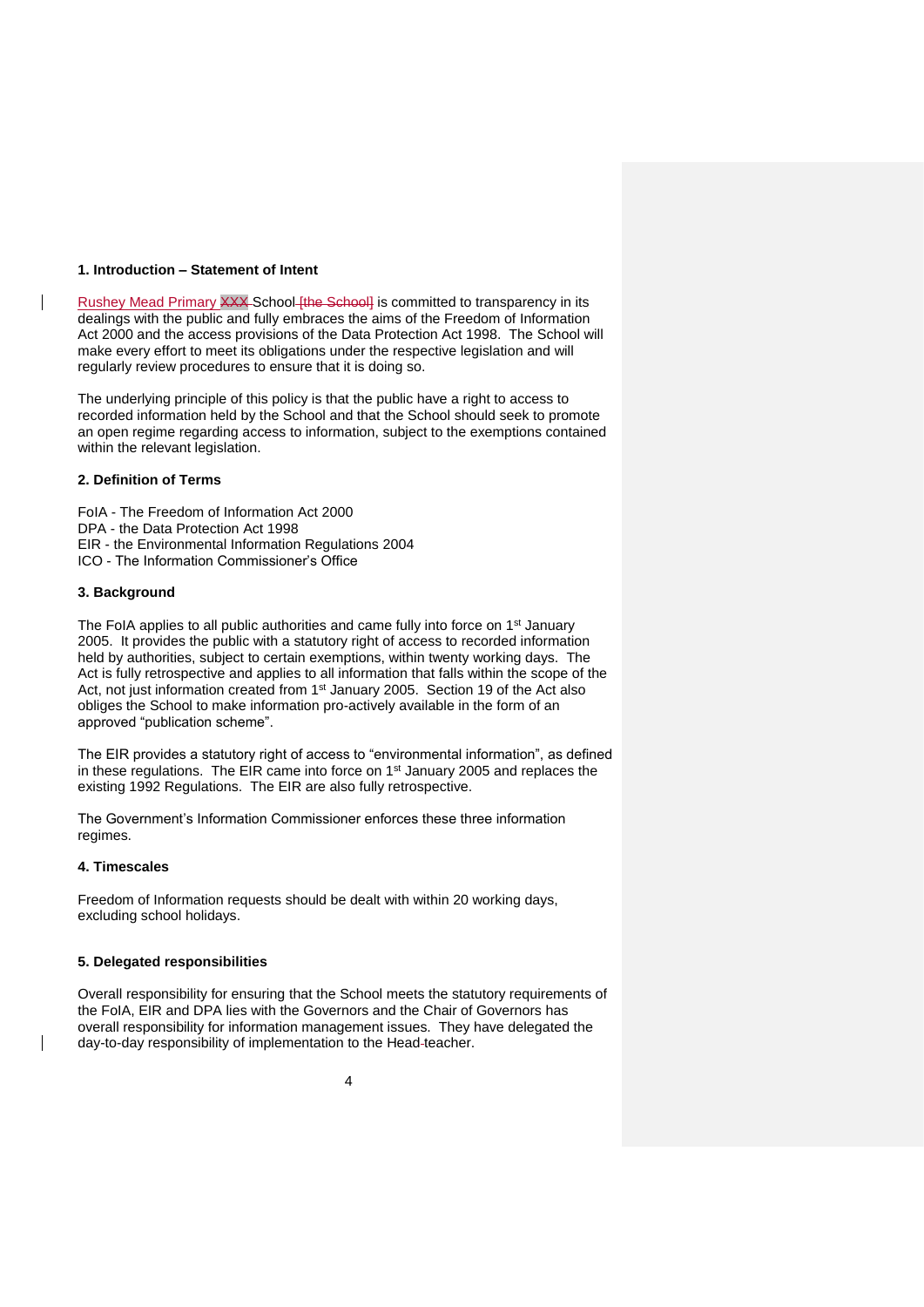The Head teacher currently fulfils the role of 'FoI Officer'. All School staff are responsible for ensuring that they handle requests for information in compliance with the provisions of the various Acts, taking advice from the FoI officer where necessary.

#### **6. Scope**

This policy applies to all information held by school regardless of how it was created or received. It applies irrespective of the media on which the information is stored and whether the information is recorded on paper or held electronically. The Act's powers are fully retrospective. Information in draft form will also be accessible under the Act.

It should be noted that access to personal information (that is information from which a living individual can be identified) is governed under the Data Protection Act 1998. Requests for access to such information will be governed in line with the requirements of this legislation and the School's Data Protection Policy.

#### **7. Requesting information**

The School will offer reasonable advice and assistance to anybody wishing to make a request for information. We are committed to dealing with requests within statutory guidelines, which means that a response will be made no more than 20 working days from the date of request and more speedily if possible. This may be extended in specific circumstances in connection with the public interest test for an extra 20 days.

Repeated or vexatious requests for information will be refused. The School will claim exemptions as appropriate whilst maintaining a commitment to openness, scrutiny and the public interest. The School will put in place an appropriate procedure for measuring the public interest when considering a qualified (also known as "nonabsolute") exemption which requires such a test.

Any request in writing will be considered a Freedom of Information request including those received by signed letter, fax or via the School's social media sites. There is no need for requests to indicate that they are made under the Act and all requests will be dealt with under this policy. The School reserves the right to refuse requests where the cost of locating and retrieving the information would exceed the statutory maximum (currently £450 – 18 hours work).

The School recognises that requests for environmental information may be made over the telephone and that different exemptions (called exceptions) apply.

## **8. Adopting and Maintaining a Publication Scheme**

The School will adopt a Publication Scheme in accordance with Section 19 of the Freedom of Information Act and is committed to updating and maintaining it to keep it current and relevant. The Publication Scheme contains many of the documents, policies, plans and guidance which are regularly asked for. Material contained within the publication scheme, and the scheme itself, will be readily available. Where charges are applied these will be stated in the Scheme. The scheme can be accessed in school on request or will be published on the School's website. School staff will give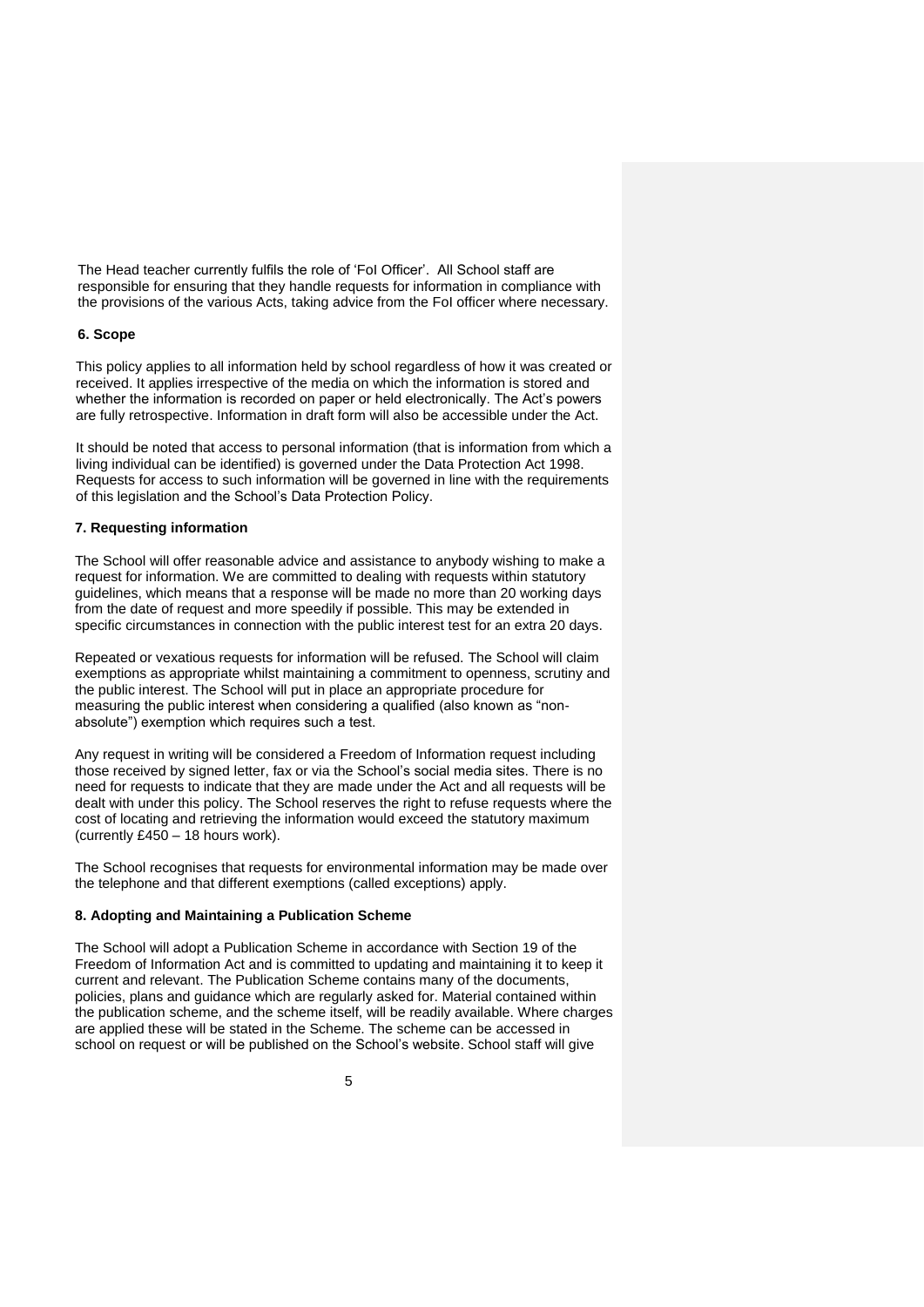advice and assistance on how to use the scheme as appropriate.

The School will review this scheme regularly. Whenever any information is provided in response to a recorded FoIA enquiry, the School will assess whether the information is suitable for wider publication. In general, there will be a presumption in favour of publishing such information on the School's website.

## **9. Withholding Information**

The Freedom of Information Act contains 23 exemptions whereby information can be withheld. There are two categories; absolute and non-absolute. The School will only withhold information if it falls within the scope of one or more of these exemptions.

Wherever a "public interest" exemption is being considered (a non-absolute exemption), the School will only withhold that information which it can demonstrate that the public interest will be best served by withholding.

Where information is withheld under an exemption in most cases the reason behind the decision will be made clear to the applicant, citing the exemption under which the information is being withheld. The applicant will also be given details of the right to challenge the decision through the School's Governing Body and the right of appeal to the Information Commissioner's Office.

The School will also refuse to supply information under the EIR where an EIR exception is valid or where the request is considered 'manifestly unreasonable'.

#### **10. Releasing a Third Party's Information**

Where, in response to a request, information belonging to a third party (either an individual or other organisation) has to be considered for release, the staff member that received the request will seek input from the FoI officer prior to the release of the information.

The release of third party information will be considered carefully to prevent actions for breach of confidence or, in the case of living individuals, breaches of the DPA. Both the EIR and FoIA permit information to be withheld when its release would breach the provisions of the DPA.

Where appropriate, the School will contact the individual to ask for permission to disclose the information. If consent is not obtained, either because it was not considered appropriate to approach the third party or the third party could not be contacted or consent is refused. The School will then consider if it is reasonable to disclose the information, taking into account:

- any duty of confidentiality owed to the third party
- the steps taken to seek consent
- whether the third party is able to give consent and<br>• any express refusel of consent
- any express refusal of consent

The decision to disclose third party information will also take into account the impact of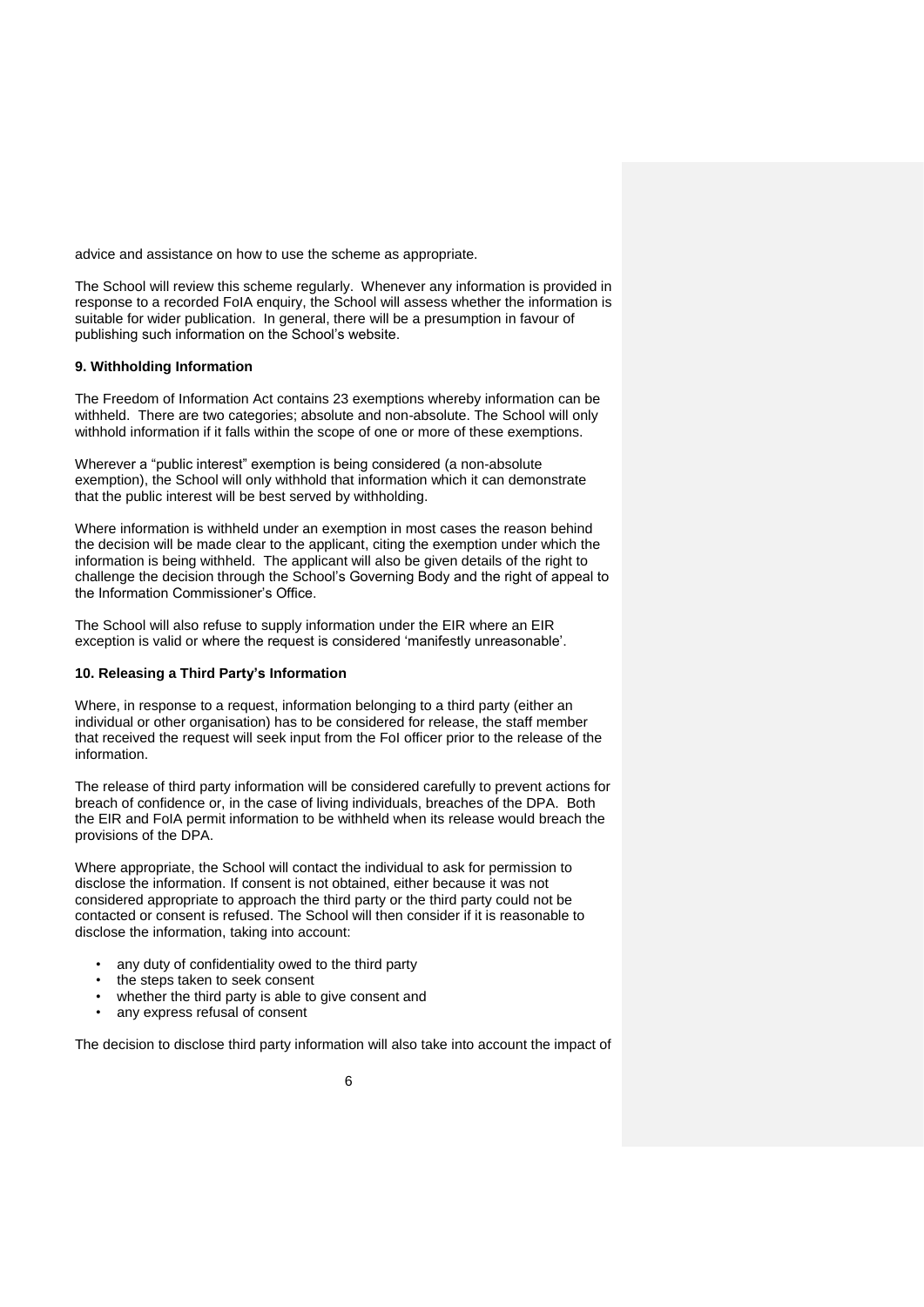disclosure on the third party, relative to the impact on the applicant of withholding the information. Where the third party has been acting in an official, rather than private capacity, the School will be minded to disclose the information, although decisions will be made on a case by case basis.

Where the third party is an organisation, rather than an individual, the provisions of DPA 1998 will not apply. The School will consider consulting the third party concerning the release of their information where:

- the views of the third party may assist the School to decide whether an exemption under the Act applies to the information and
- in the event of the public interest test being applied, where the views of the third party may assist the School to make a decision relating to where the public interest lies

Where input from a third party is required, the response time for the request remains the same. Therefore, it will be made clear to the third party at the outset that they have a limited time for their views to be provided and that where responses are not immediate, the decision to disclose may have to be made without their input in order for the School to comply with the statutory time limits dictated by the legislation.

The School will endeavour to inform individuals and organisations submitting information that the information might be released following an information request and, where appropriate, will provide the supplier of the information opportunity to request confidentiality or supply reasons as to why the information should be treated confidentially.

## **11. Information held within Contracts with the School**

Any contractual information, or information obtained from organisations during the tendering process, held by the School are subject to the provisions of the FoIA and EIR. Whenever the School enters into contracts, it will seek to exclude contractual terms forbidding the disclosure of information beyond the restrictions contained in the legislation. A standard form of wording will be included in contracts to cover the impact of FoIA and EIR in relation to the provision of information held in contracts. (Appendix B)

#### **12. Publishing Datasets for Re-use**

Public authorities must publish under their publication scheme any dataset they hold that has been requested, together with any updated versions, unless they are satisfied that it is not appropriate to do so. So far as reasonably practicable, they must publish it in an electronic form that is capable of re-use.

If the dataset or any part of it is a relevant copyright work and the public authority is the only owner, the public authority must make it available for re-use under the terms of a specified licence. Datasets in which the Crown owns the copyright or the database rights are not relevant copyright works.

The Datasets Code of Practice recommends that public authorities make datasets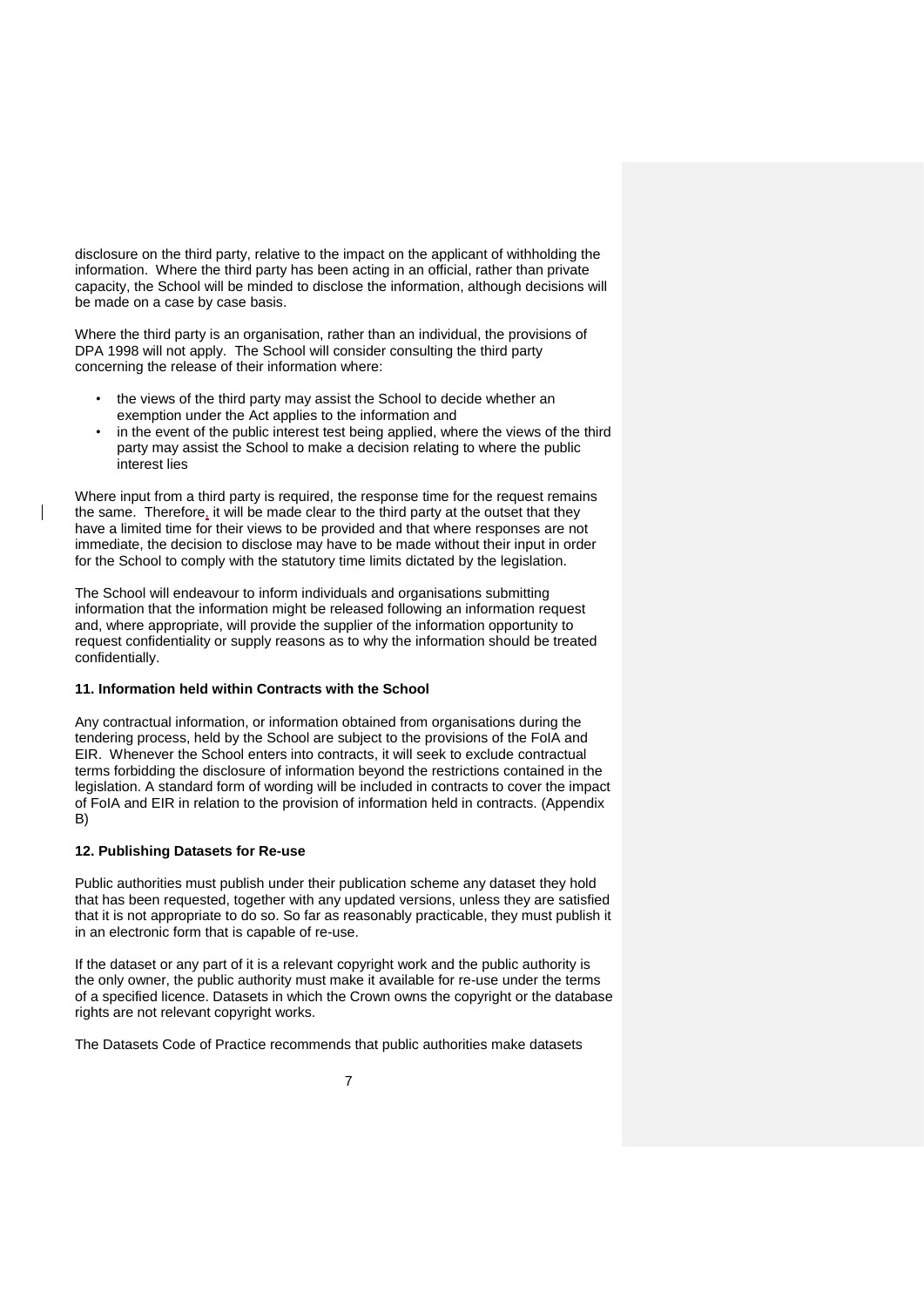available for re-use under the Open Government Licence. The School will inform the requester if it is issuing the dataset on any other terms, otherwise it will allow re-use under the Open Government Licence.

The term 'dataset' is defined in section 11(5) of FOIA. The terms 'relevant copyright work' and 'specified licence' are defined in section 19(8) of FOIA. The ICO has published guidance on the dataset provisions in FOIA. This explains what is meant by "not appropriate" and "capable of re-use".

# **13. Complaints Procedure**

Whenever the School withholds information under an exemption, or for any other reason, it will inform the applicant of their right to complain about the decision through the School's complaints procedure and of the right of appeal to the ICO. Any complaint received will be dealt with in accordance with the School's complaints procedure as detailed in its Complaints Policy. If the result of the complaints is that any decision to withhold information be overturned, this information will be supplied as soon as it is possible.

#### **14. Illegal Actions**

It is a criminal offence under any of the three information regimes for members of staff to alter, deface or remove any record (including e-mails) following receipt of an information request. Both the FoIA and EIR contain specific provisions to make such action a criminal offence. The School may take disciplinary action against any member of staff committing such a crime with the School's information.

## **15. Further Information**

Further advice and information about the Freedom of Information Act, including full details of exemptions and advice on the public interest test, is available from the ICO website at [www.ico.org.uk](http://www.ico.org.uk/) or Leicester City Council's Information Governance & Risk Team.

#### **16. Review of the Policy**

This policy is to be reviewed bi-annually.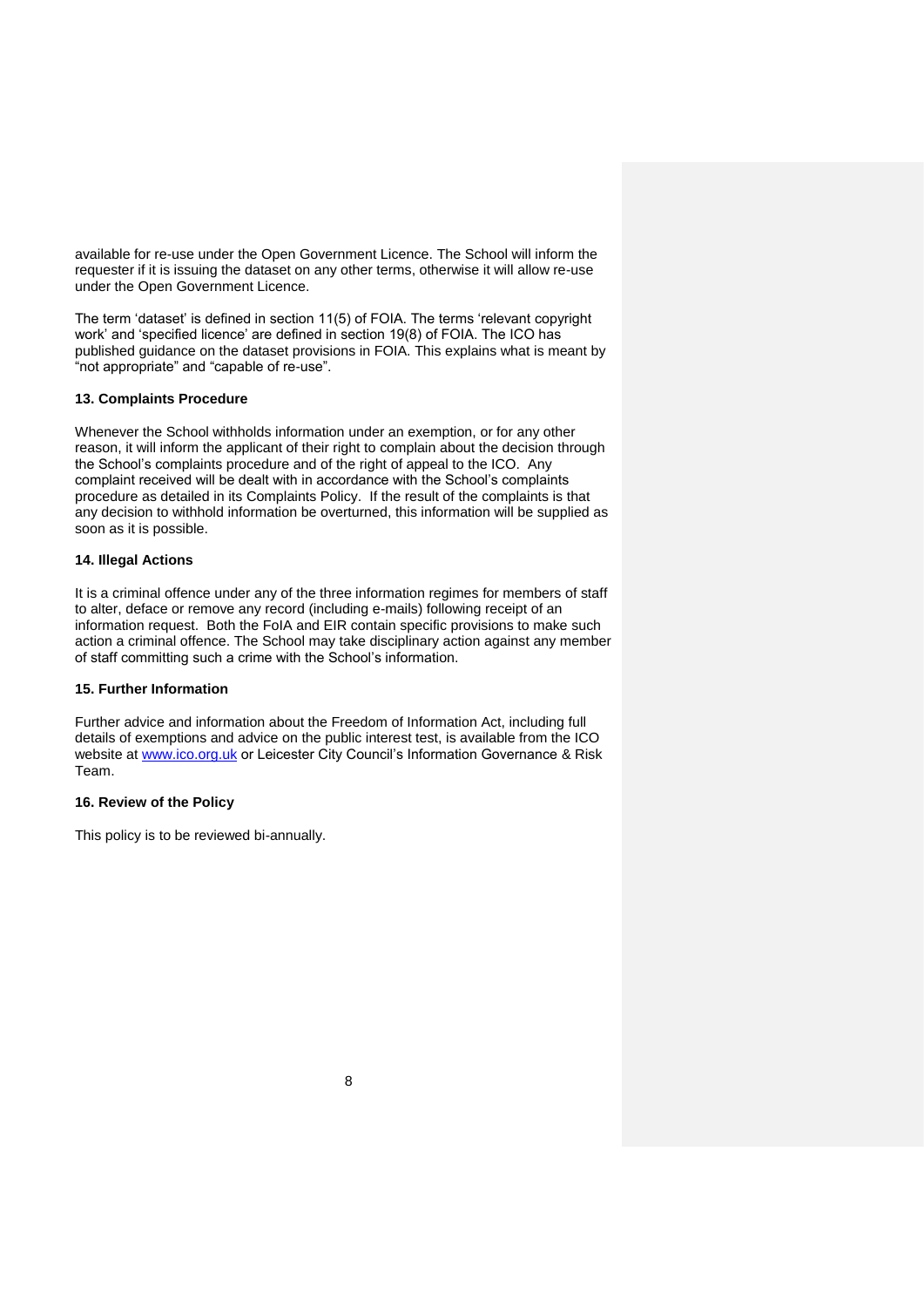# **Appendix A**

Rushey Mead Primary [XXXXX] School Publication Scheme

# **Rushey Mead Primary [Xxxxx] School**

## **Freedom of Information Act 2000**

The governing body is responsible for maintenance of this scheme.

## **1. Introduction: what a publication scheme is and why it has been developed**

One of the aims of the Freedom of Information Act 2000 (which is referred to as FOIA in the rest of this document) is that public authorities, including all maintained schools, should be clear and proactive about the information they will make public.

To do this we must produce a publication scheme, setting out:

- The classes of information which we publish or intend to publish;
- The manner in which the information will be published; and
- Whether the information is available free of charge or on payment.

The scheme covers information already published and information which is to be published in the future. All information in our publication scheme is available in paper form from the School. Some of the information may also be available on the School website.

Some information which we hold may not be made public, for example personal information. There are clear exemptions to the requirement to produce information on demand, so as to protect confidential/sensitive/personal data, for example about children or members of staff.

This publication scheme conforms to the model scheme for schools approved by the Information Commissioner.

## **How to request information**

If you require a paper version of any of the documents within the scheme, please contact the school by telephone, email, fax or letter. Contact details are set out below.

| Email: office@rusheymead-pri.leicesterxxx@xx.sch.uk                     |                                     |
|-------------------------------------------------------------------------|-------------------------------------|
| Tel: I<br>0116 266 1114 <del>xxxx xxxxxx</del>                          |                                     |
| Fov: vvvv vvvvvv<br><b>EARL</b> AAVAA AAVAAVA                           |                                     |
| Contact Address: Rushey Mead Primary School, Gipsy Lane, Leicester. LE4 | <b>Formatted:</b> Space After: 3 pt |
|                                                                         | <b>Formatted: Font: Not Bold</b>    |
|                                                                         | Formatted: Font: Not Bold           |

To help us process your request quickly, please clearly mark any correspondence **"PUBLICATION SCHEME REQUEST**" (in CAPITALS please)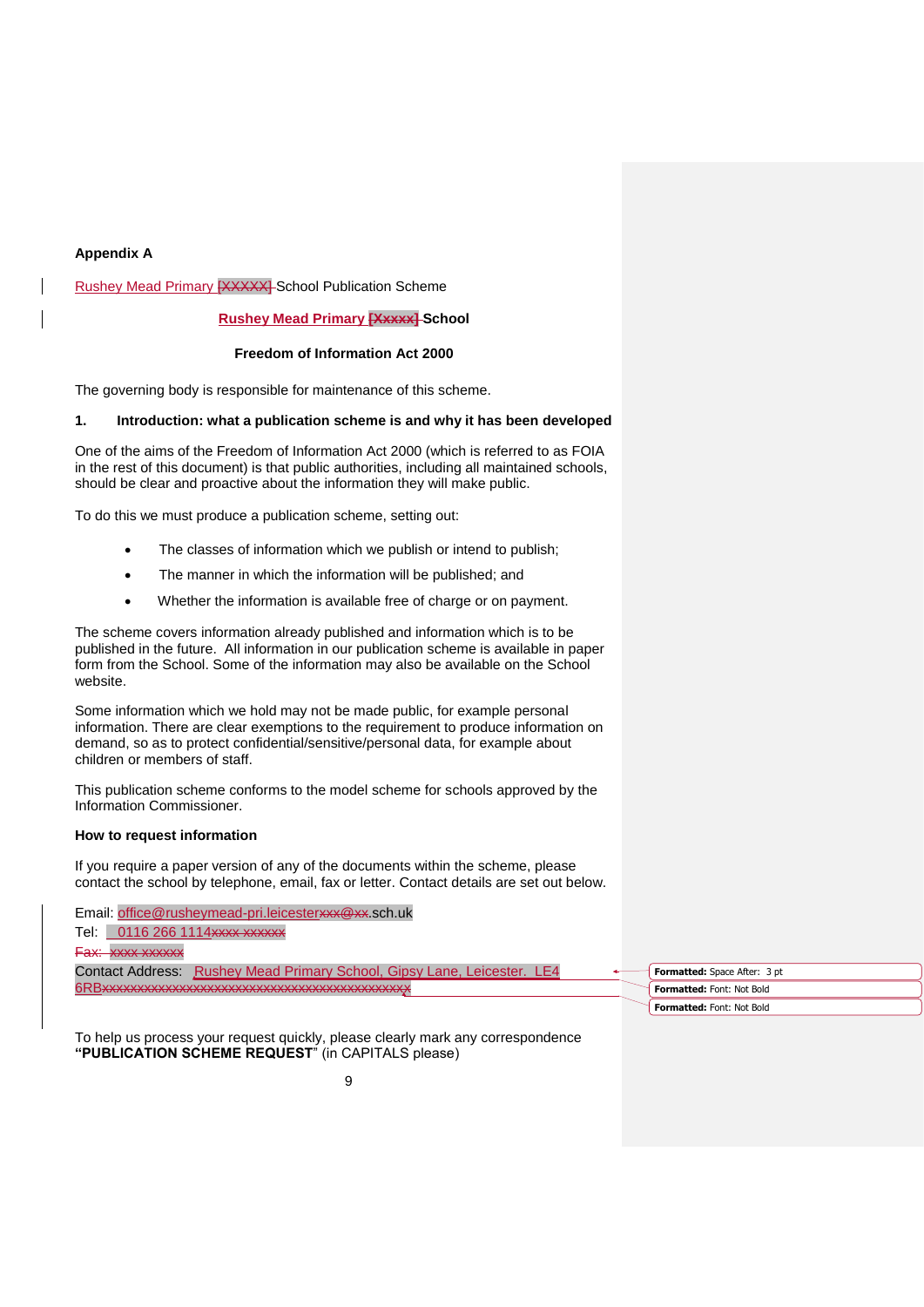If the information you're looking for isn't available via the scheme, you can still contact the school to ask if we have it.

# **5. Paying for information**

Single copies of information covered by this publication are provided free unless stated otherwise in section 6. If your request means that we have to do a lot of photocopying or printing, or pay a large postage charge, or is for a priced item such as some printed publications or videos we will let you know the cost before fulfilling your request.

# **Who we are and what we do**

Organisational information, structures, locations and contacts.

We would expect information in this class to be current information only.

# **Instrument of Government / Articles of Association**

The Instrument of Government is the document which records the name and category of the school and the name and constitution of its governing body. Academies and Free Schools have Articles of Association instead.

# **School prospectus and curriculum**

The contents of the school prospectus (if any).

Once a prospectus has been published and made available to parents, access to it should be available to anyone.

An outline of the school curriculum.

# **Governing Body**

The names of the governors should be available, and the basis on which they have been appointed, along with details of how to contact them via the school.

## **School session times and term dates**

Details of school session times and dates of school terms and holidays.

# **Location and contact information**

The address, telephone number, email address and website for the school together with the names of key personnel.

# **What we spend and how we spend it**

Financial information about projected and actual income and expenditure, procurement, contracts and financial audit.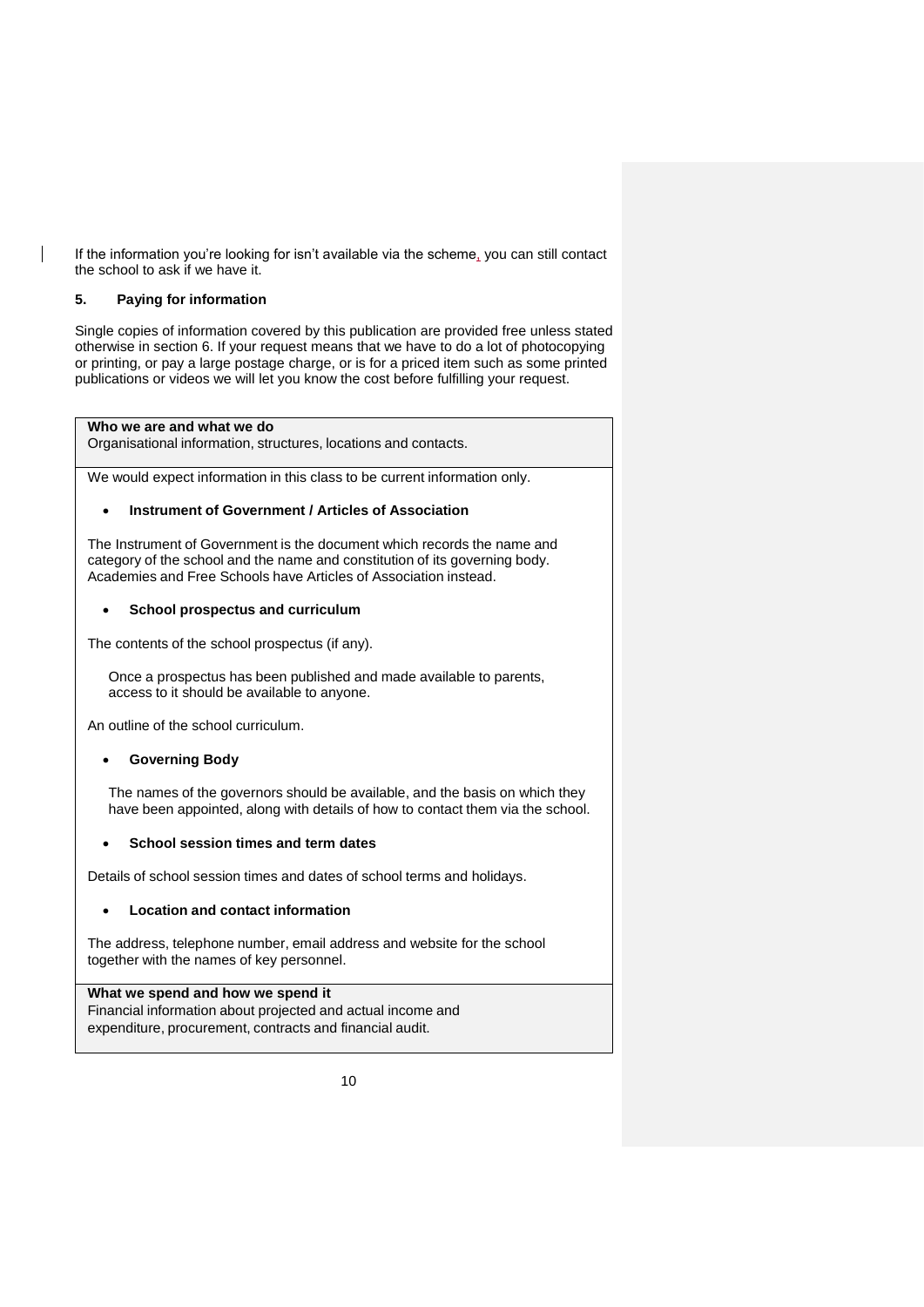The minimum we would expect is that financial information for the current and previous two financial years should be available.

# **Annual budget plan and financial statements**

Details of the sources of funding and income provided to the school by a local authority or directly by central government or from elsewhere, including the private sector, together with the annual budget plan and the school's annual income and expenditure returns.

Details of items of expenditure over £5000, including costs, supplier and transaction information. This should be published at least annually but at a more frequent quarterly or six-monthly interval where it is practical for schools to do so.

# **Capital funding**

Information on major plans for capital expenditure-. Details of the capital funding allocated to or by the school together with information on related building projects and other capital projects. This should include any private finance initiative and public-private partnership contracts.

# **Financial audit reports**

# **Procurement and contracts**

Details of procedures used for the acquisition of goods and services. Details of contracts that have gone through a formal tendering process.

# **Pay policy**

The statement of the school's policy and procedures regarding teachers' pay.

# **Staff allowances and expenses**

Details of the allowances and expenses that can be incurred or claimed. It should include the total of the allowances and expenses paid to individual senior staff members by reference to categories. This information should be produced in line with the school's policies, practices and procedures and must at least include travel, subsistence and accommodation. For the purpose of this document, "senior staff" means staff on the Senior Management or Leadership Team or equivalent level, or above, whose basic actual salary is at least £60,000 per annum.

# **Staff pay and grading structures**

The names and positions of all staff of the school, and how they may be contacted via the school. This may be provided as part of the organisational structure and should include, as a minimum, the salaries for senior staff as defined above. Those salaries should be stated in bands of £10,000. For more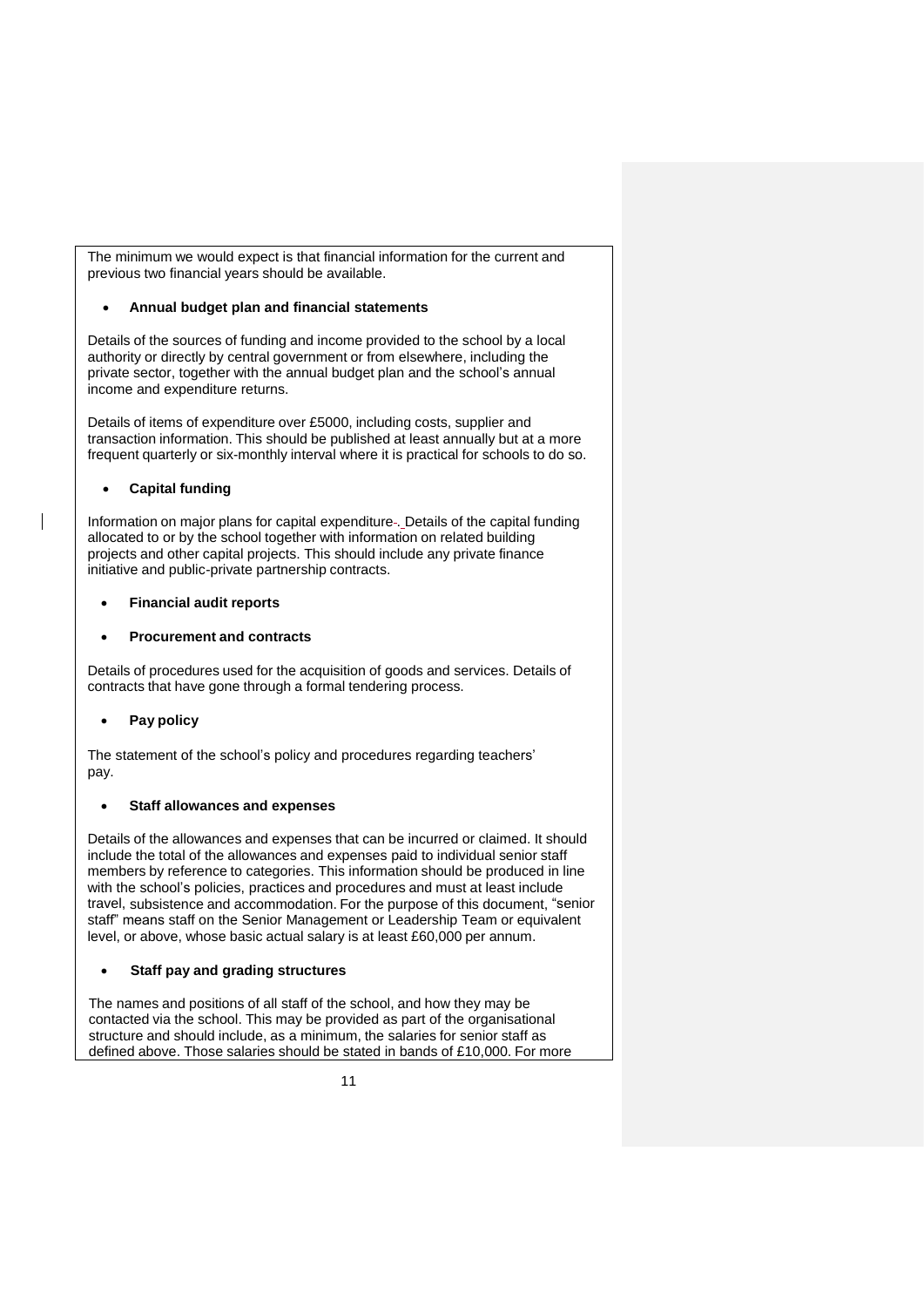junior posts, levels of pay should be identified by salary range. **Governors' allowances** Details of allowances and expenses that can be incurred or claimed, and a record of total payments made to individual governors. **What our priorities are and how we are doing** Strategies and plans, performance indicators, audits, inspections and reviews. The minimum we would expect in this class is current information. Below is a list of the type of information that we would expect schools to have readily available for publication. Any other reports or recorded information showing the school's planned or actual performance should normally be included. If the information is readily and publicly available via an external website, the school may instead provide a direct link to that, as stated on page one of this document. **Performance data supplied to the government Latest Ofsted report** The school should provide a link to its report on the Ofsted website. **Performance management information** Performance management policy and procedures adopted by the governing body. **The school's future plans** Any major proposals for the future of the school involving, for example, consultation on a change in school status. **Safeguarding and child protection** The policies and procedures that are in place to ensure that that the school exercises its functions with a view to safeguarding and promoting the welfare of children, including child protection, in compliance with legislation and any guidance issued by the Secretary of State **How we make decisions** Decision-making processes and records of decisions. We would expect information in this class to be available at least for the current and previous three years.

**Admissions policy / decisions**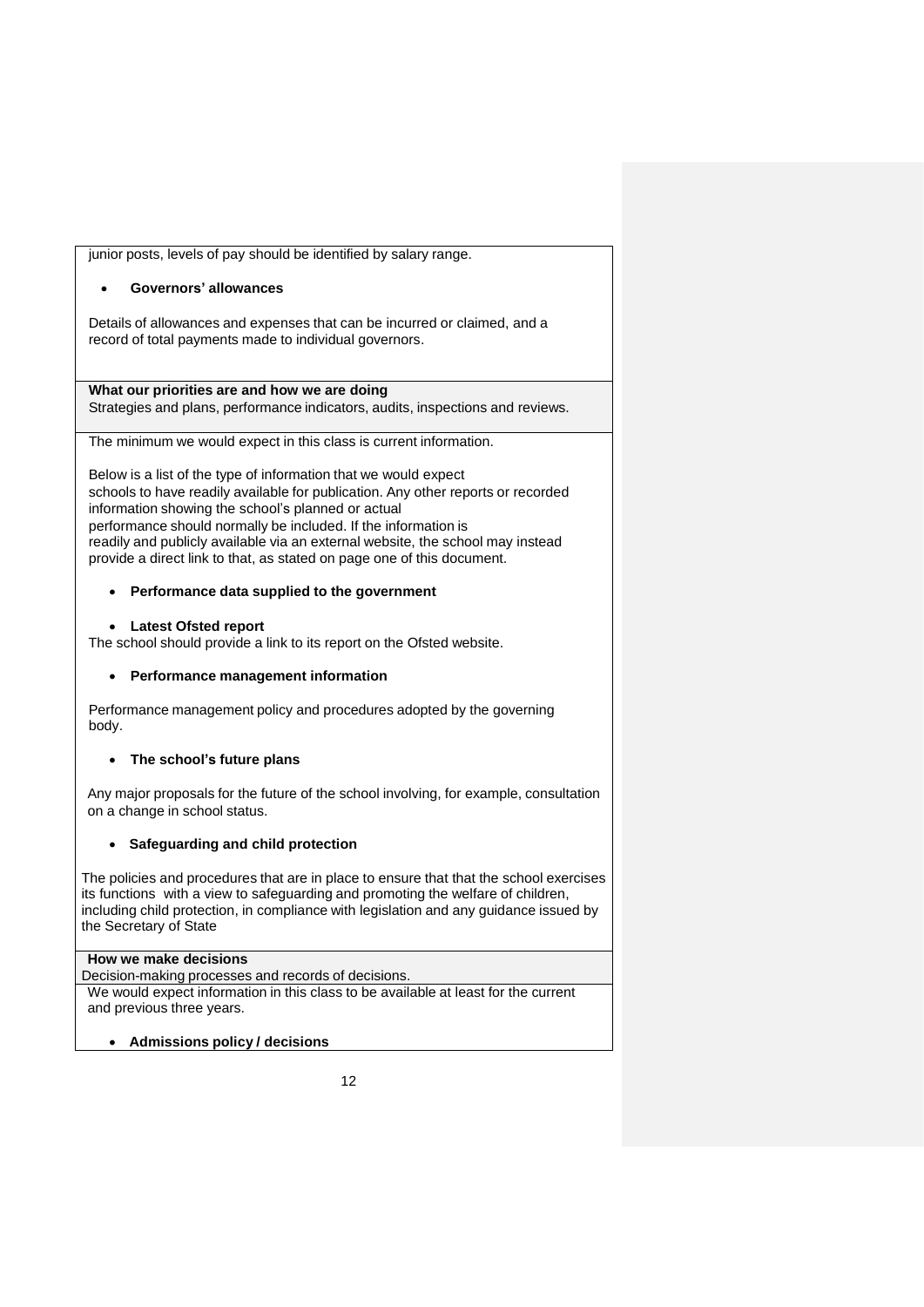The school's admission arrangements and procedures, together with information about the right of appeal. We would not expect individual admission decisions to be published, but we would expect

information on application numbers/patterns of successful applicants (including criteria on which applications were successful) to be published if this information is held by the school. If the school is not its own admissions authority, it should provide an appropriate link to the local authority.

# **Minutes of meetings of the governing body and its committees**

Minutes, agendas and papers considered at such meetings should be published as soon as practicable, with the exception of information that is properly considered to be private to the meeting.

# **Our policies and procedures**

Current written protocols, policies and procedures for delivering our services and responsibilities.

We would expect information in this class to be current only.

# **School policies and other documents**

This must include, as a minimum, policies, procedures and documents that the school is required to have by statute or by its funding agreement or equivalent. We would expect this information to include the required policies listed on the Department for Education's website. It will also include policies and procedures for handling information requests.

## **Records management and personal data policies**

This will include information security policies, records retention, destruction and archive policies, and data protection (including data sharing) policies.

# **Equality and diversity**

This will also include policies, schemes, statements, procedures and guidelines relating to equal opportunities.

# **Policies and procedures for the recruitment of staff**

If vacancies are advertised as part of recruitment policies, details of current vacancies will be readily available.

# **Charging regimes and policies**

Details of any statutory charging regimes should be provided. Charging policies should include charges made for information routinely published. They should clearly state what costs are to be recovered, the basis on which they are made, and how they are calculated. If the school charges a fee for licensing the re-use of datasets, it should state in its guide to information how this is calculated and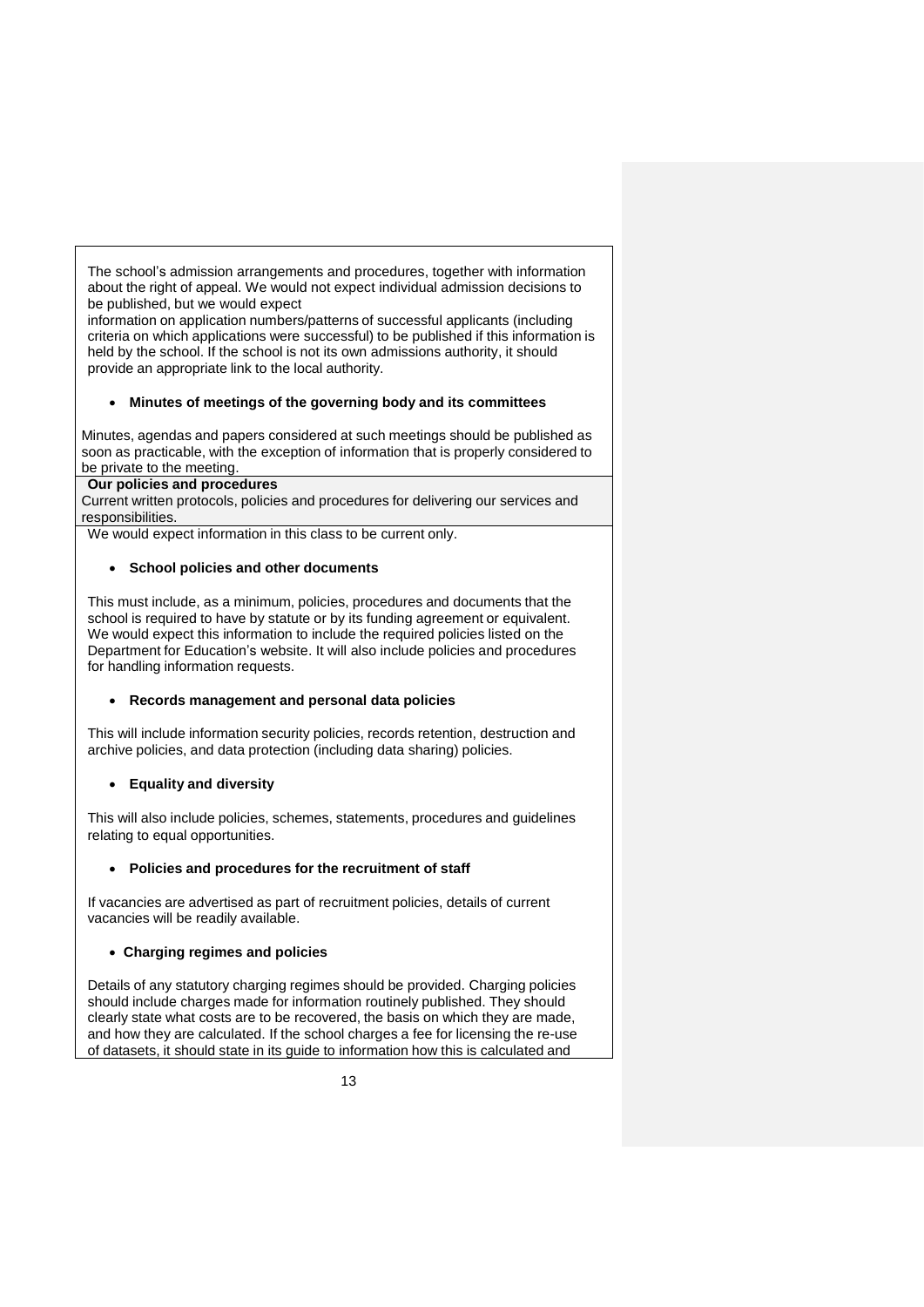whether the charge is made under the Re-use Fees Regulations or under other legislation. It cannot charge a re-use fee if it makes the datasets available for reuse under the Open Government Licence.

# **Lists and registers**

We expect this to be information in currently maintained lists and registers only.

#### **Curriculum circulars and statutory instruments**

Statutory Instruments (for example Regulations), departmental circulars and administrative memoranda sent to the Head Teacher/Governing Body concerning the curriculum.

## **Disclosure logs**

If a school produces a disclosure log indicating the information provided in response to requests, it should be readily available. Disclosure logs are recommended as good practice.

#### **Asset register**

We would expect some information from capital asset registers to be available, if such registers are held.

## **Any information the school is currently legally required to hold in publicly available registers**

# **The services we offer**

Information about the services the school provides including leaflets, guidance and newsletters.

Generally this is an extension of part of the first class of information and may also relate to information covered in other classes. Examples of services that could be included here are:

- **Extra-curricular activities**
- **Out of school clubs**
- **School publications**
- **Services for which the school is entitled to recover a fee, together with those fees**
- **Leaflets, booklets and newsletters**

## **Feedback and Complaints**

We welcome any comments or suggestions you may have about the scheme. If you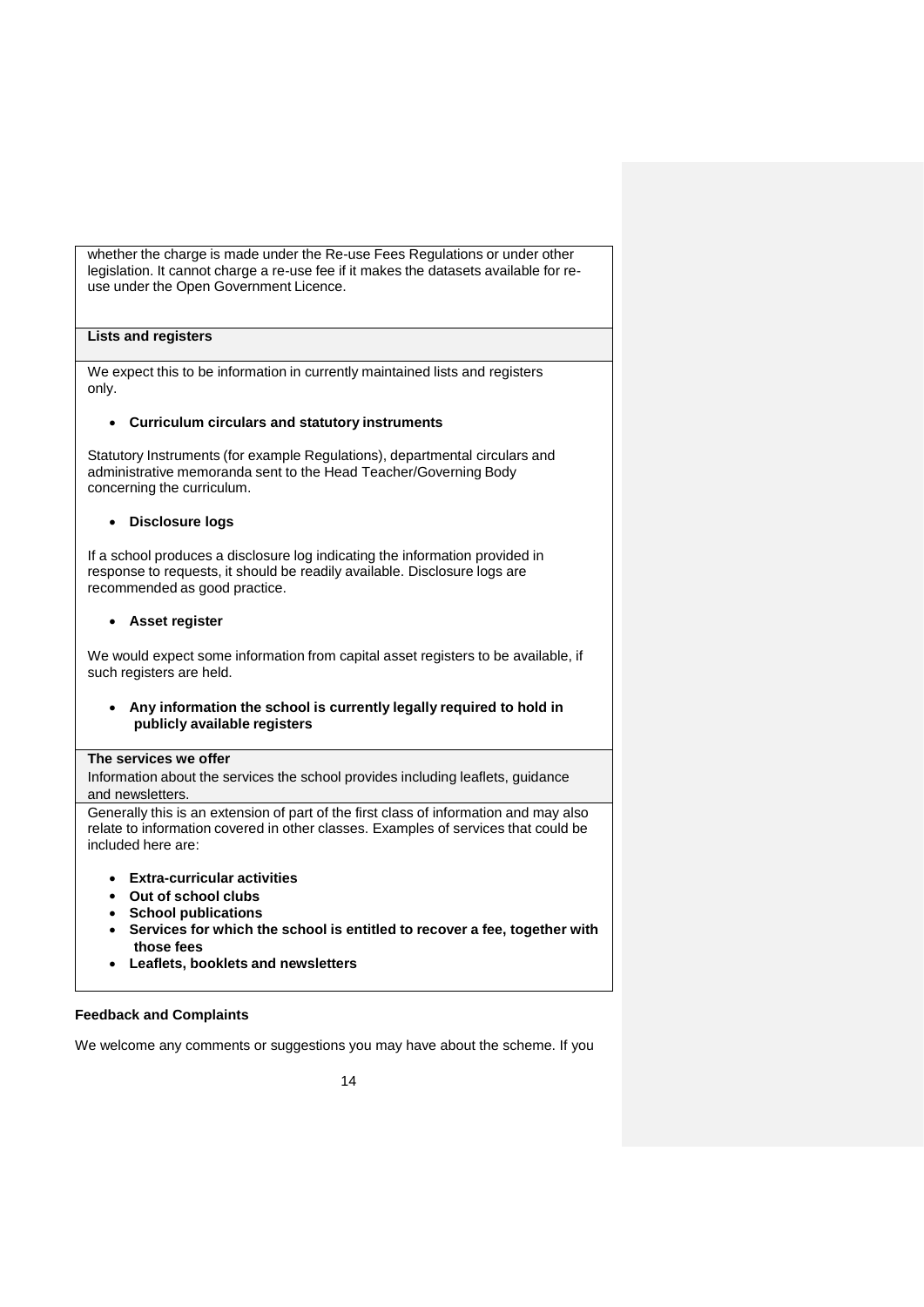want to make any comments about this publication scheme or if you require further assistance or wish to make a complaint then initially this should be addressed to the School.

If you are not satisfied with the assistance that you get or if we have not been able to resolve your complaint and you feel that a formal complaint needs to be made then this should be addressed in the first instance to the Chair of Governors. If you are not happy with the response, you can write to the Information Commissioner's Office. This is the organisation that ensures compliance with the Freedom of Information Act 2000 and that deals with formal complaints. They can be contacted at:

Information Commissioner's Office Wycliffe House Water Lane Wilmslow SK9 5AF Telephone: 0303 123 1113 www.ico.org.uk Email: casework@ico.org.uk

**PLEASE READ THIS POLICY IN CONJUNCTION WITH THE SCHOOL'S DATA PROTECTION POLICY.**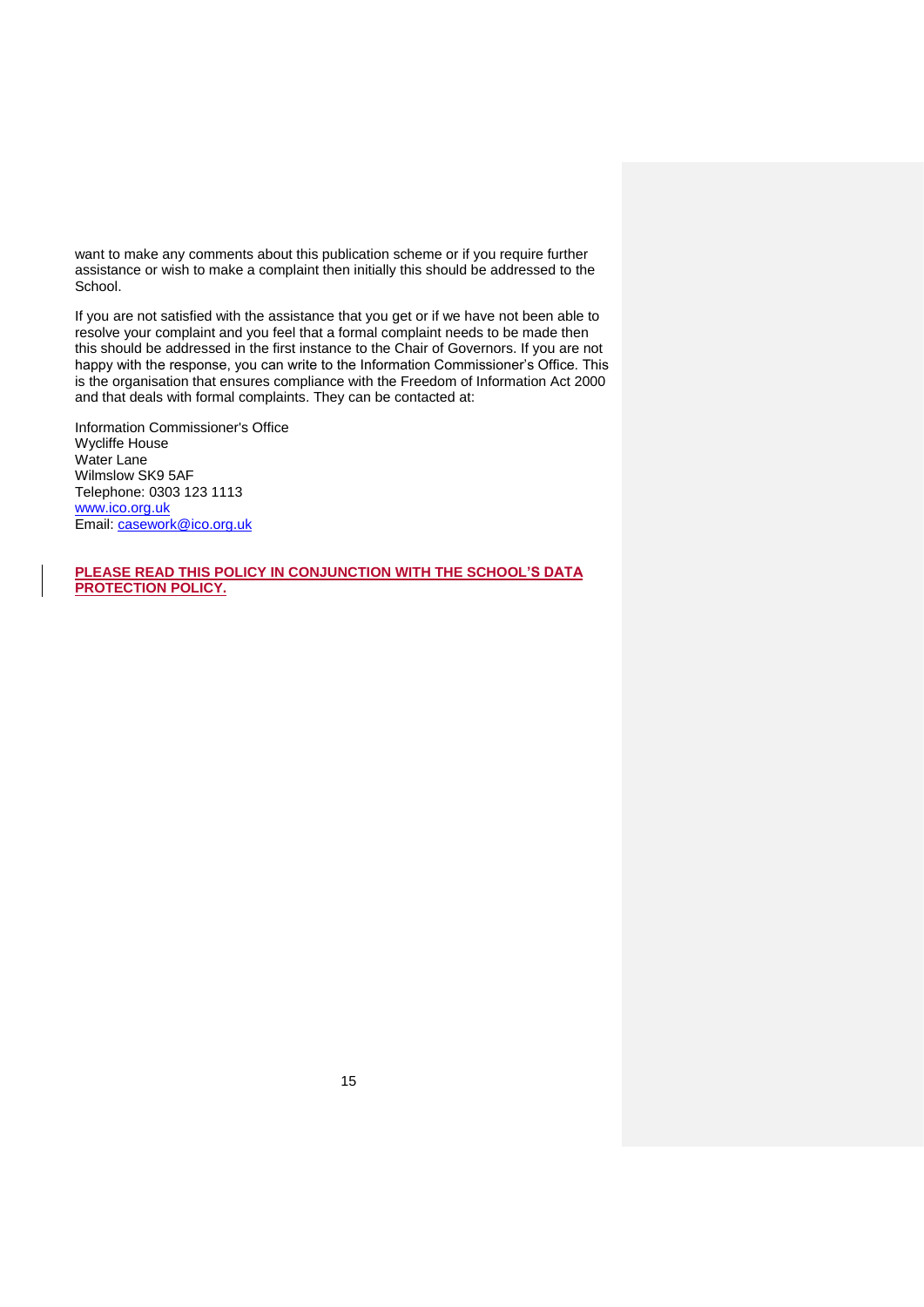# **Appendix B**

Example Contract Clauses

# **1. FREEDOM OF INFORMATION**

- 1.1 The Service Provider acknowledges that the School is subject to the requirements of the FOIA and the Environmental Information Regulations and shall assist and co-operate with the School (at the Service Provider's expense) to enable the School to comply with these information disclosure requirements.
- 1.2 The Service Provider shall and shall procure that its Sub-Contractors shall: (a) transfer the Request for Information to the School as soon as practicable after receipt and in any event within two Working Days of receiving a Request for Information;

(b) provide the School with a copy of all Information in its possession or power in the form that the School requires within five Working Days (or such other period as the School may specify) of the School requesting that Information; and

(c) provide all necessary assistance as reasonably requested by the School to enable the School to respond to a Request for Information within the time for compliance set out in section 10 of the FOIA or regulation 5 of the Environmental Information Regulations.

1.3 The School shall be responsible for determining at its absolute discretion whether any Information:

(a) is exempt from disclosure in accordance with the provisions of the FOIA

- or the Environmental Information Regulations; and/or
- (b) is to be disclosed in response to a Request for Information.
- 1.4 In no event shall the Service Provider respond directly to a Request for Information unless expressly authorised to do so by the School.
- 1.5 The Service Provider acknowledges that the School may, acting in accordance with the Secretary of State for Constitutional Affairs' Code of Practice on the discharge of public authorities' functions under Part 1 of FOIA (issued under section 45 of the FOIA, November 2004), be obliged under the FOIA or the Environmental Information Regulations to disclose Information:
	- (a) without consulting with the Service Provider; or

following consultation with the Service Provider and having taken its views into account,

provided always that where clause 17.5(b) applies the School shall, in accordance with any recommendations of the Code, take reasonable steps, where appropriate, to give the Service Provider advanced notice, or failing that, to draw the disclosure to the Service Provider's attention after any such disclosure.

1.6 The Service Provider shall ensure that all Information produced in the course of this agreement or relating to this agreement is retained for disclosure and shall